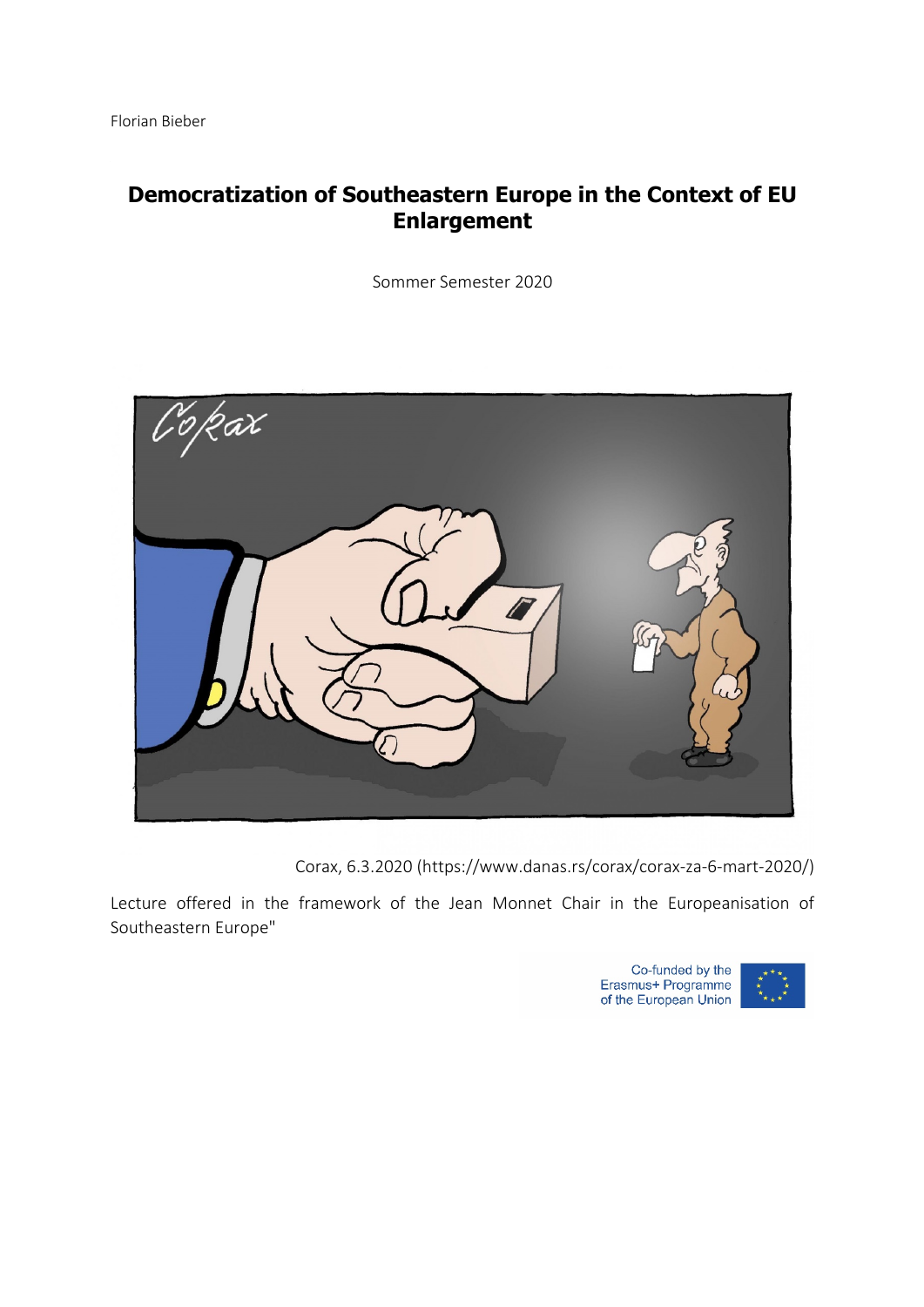This class will focus on the concept of democratization and its interlinkages with EU integration in the Balkans, tracing these processes since the fall of Communism. The purpose of this course is to introduce to the students the challenges of the democratization processes of social transformations in the postcommunist/post-war societies in the Western Balkans, through the development of three topics:

- 1. Late Democratization and Electoral Revolutions
- 2. Failure of Democratic Consolidation
- 3. Authoritarian Patterns and Decline of Democracy

The class will enable students to be familiar with concepts of democratization theory and the links to EU enlargement processes. The case studies from the Balkans will illustrate the challenges of democratization processes, in particular in post-conflict societies. Students will be families with the basic political history of Southeastern Europe, the role of the EU in the region and the actors and structures contributing to or inhibiting democratization processes.

#### Classes

Do 28.05.2020 09:0013:00 SR 15.33 (015B030037) Do 28.05.2020 14:0018:00 SR 15.34 (015D030059) Mi 03.06.2020 09:0013:00 SR 15.32 (015B030024) Do 04.06.2020 09:0013:00 SR 15.33 (015B030037) Do 04.06.2020 14:0018:00 SR 15.34 (015D030059) Mi 10.06.2020 09:0018:00 SR 15.32 (015B030024)

## Office Hours:

Tuesday 10.00-11.00, select slot via doodle https://doodle.com/poll/e8rrgfpak46bybet

Schubertstrasse, 1<sup>st</sup> floor

#### Requirements

- 1. Presentation of topic based on a country study (30%) (maximum length 20 minutes), hand out and power point.
- 2. Active Participation (20%), discussion, reading background materials.
- 3. Research Paper (50%), Paper with the approximate length of 6000-7000 words, references (at least 10 different titles), deadline 1 October 2020 (submission via email). Based on the presentation topic (including a research question, literature review and a broader context)

## Schedule

#### *1. Democratization: What does it mean?*

This class will exam different theories of democratization and discuss the state of the art in the field, as well as the linkages between democratization and EU integration.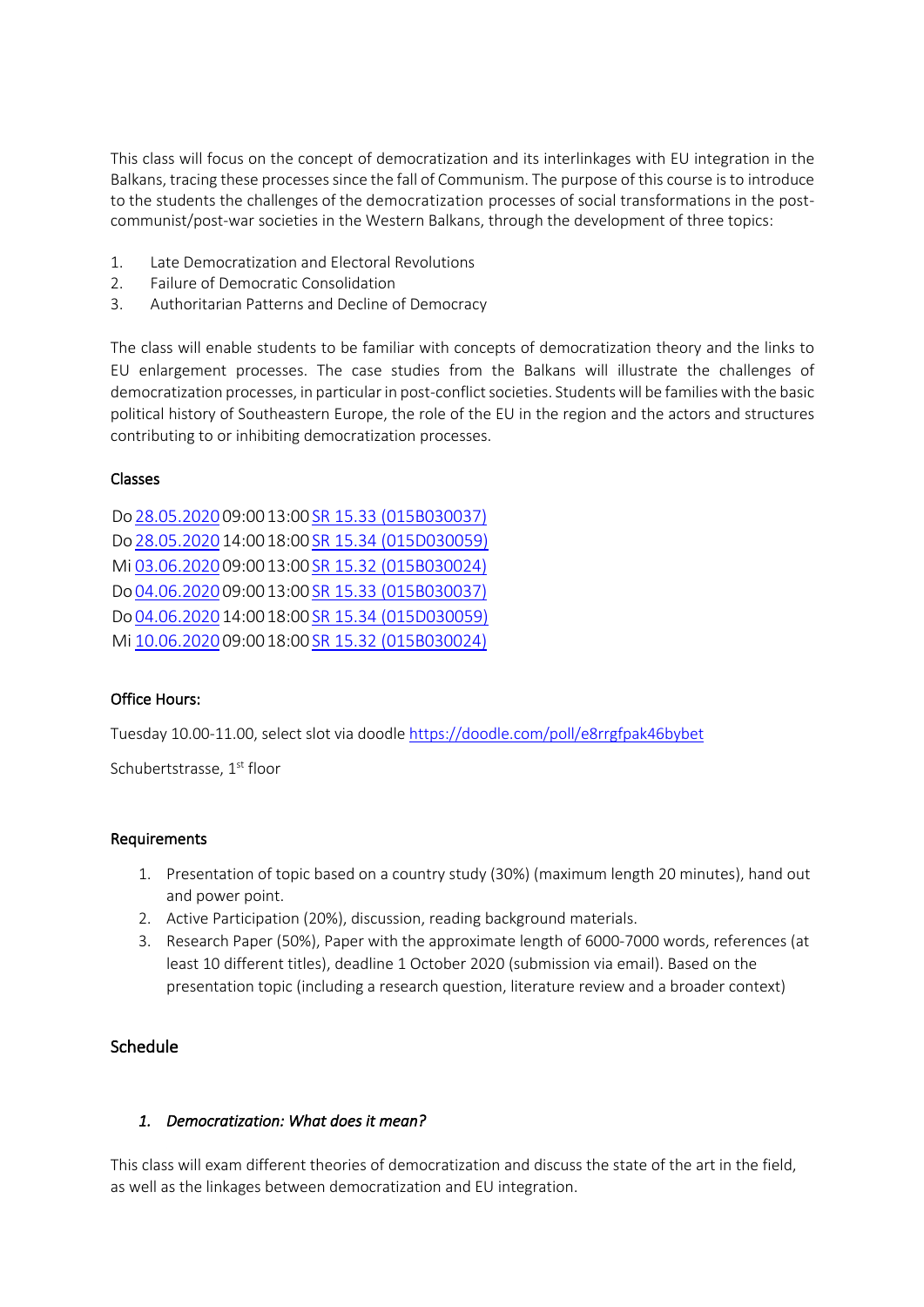# *2. Authoritarian Legacies and War*

This class will explore the rise of authoritarian and nationalist regimes in the 1990s, focusing on the post-Yugoslav space.

# *3. The Difficult Transition*

Here the class will seek to identify patterns why the democratic consolidation was more challenging during the 1990s in Southeastern Europe than in Central Europe, including the Baltics, focusing on Romania and Albania.

# *4. Democratic Breakthroughs*

In this class, the end of authoritarian regimes of the 1990s through so-called break-through elections is discussed, as well as the challenges facing the second wave of democratization in the context of post-conflict societies.

# *5. Theory: Hybrid Regimes and Concepts of Incomplete Democratic Consolidation*

As a second more theory-based class, concepts to describe varying types of hybrid regimes (defect democracies, formal democracy, competitive authoritarianism, illiberal democracy, etc.) are going to be discussed.

# *6. EU Conditionality and Democratization*

This class will examine how EU conditionality shaped the emerging democratization processes, in particular how EU integration both incentivized, but also curtailed some aspects of democratic pluralism.

## *7. Democratic Backsliding: Global Trends*

In this class, the global trends of democratic backsliding will be explored, but as an empirical phenomena and also identify patterns and features of the regimes that emerge.

# *8. Democratic Crises in the Balkans: Systems of Government*

In three units, the class will explore different dimensions of de-democratization in some Balkan countries and explore them in a larger comparative context. This class will discuss how democratic institutions and the judiciary function in unconsolidated democracies

## *9. Democratic Crisis in the Balkans. Media Landscapes*

In this class, the media landscape as it emerged since the 1990s will be the focus.

## *10. Democratic Crisis in the Balkans: Informality and Corruption*

In the final unit on the crisis of democracy, the role of informal networks, nepotism, clientalism and corruption will be explored, considering the broader debated on the repercussion on democracy

## *11. Conclusion: EU and Democratization in Southeastern Europe*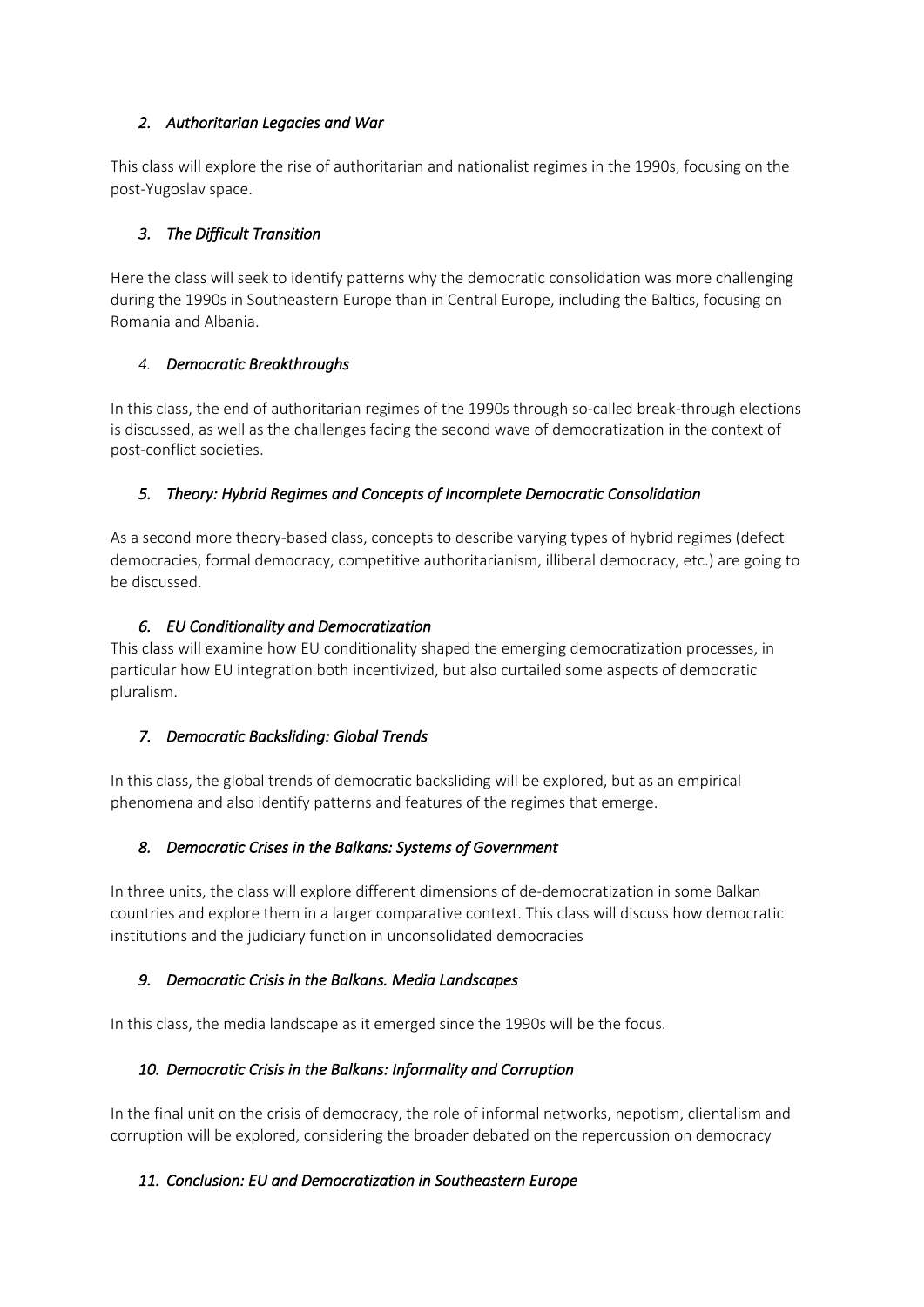The concluding discussion will examine the nature of EU accession in the context of the crisis of democracy and the interrelationship between the two.

#### Reading List

Beha, Adem. 2017. *Between Stabilisation and Democratisation. Elections, Political Parties and Intra-Party Democracy in Kosovo*. Prishtina: CPC & FES.

Bermeo, Nancy. 2016. "On Democratic Backsliding," *Journal of Democracy* 27(1): 5-19.

Bertelsmann Transformation Index. 2016. https://www.bti-project.org/de/index/

Bieber, Florian and Irena Ristić. 2012. "Constrained Democracy: The Consolidation of Democracy in Yugoslav Successor States", *Southeastern Europe* 36(3): 373-397.

Bieber, Florian. 2003. "Montenegrin Politics Since the Disintegration of Yugoslavia," in *Montenegro in Transition. Problems of Identity and Statehood*, edited by Florian Bieber, 11-43. Baden-Baden: Nomos.

Bieber, Florian. 2003. "The Serbian Opposition and Civil Society: Roots of the Delayed Transition in Serbia." *International Journal of Politics, Culture and Society* 17(1): 73-90.

Bieber, Florian. 2014. "Of Balkan Apples, Oranges, Grandmothers and Frogs. Comparative Politics and the Study of Southeastern Europe." In *South East European Studies in a Globalizing World,* edited by Christian Promitzer, 127-139. Wien: Lit Verlag.

Bieber, Florian. 2017. "What is a stabilitocracy? *Balkan in Europe Policy Blog*, 5 May, http://www.suedosteuropa.uni-graz.at/biepag/node/245

Bieber, Florian. 2020. *The Rise of Authoritarianism in the Western Balkans*. Palgrave.

Boduszyński, Mietek. 2010. *Regime Change in the Yugoslav Successor States*. Baltimore, Johns Hopkins University Press.

Bogaards, Matthijs (2009). "How to classify hybrid regimes? Defective democracy and electoral authoritarianism," *Democratization* 16(2): 399–423.

Bunce, Valerie and Sharon Wolchik. 2011*. Defeating authoritarian leaders in postcommunist countries*. Cambridge: Cambridge University Press.

Cohen, L. and John Lampe. 2011. *Embracing Democracy in the Western Balkans*. Baltimore: Johns Hopkins University Press.

Cvejić, Slobodan. 2016. *Informal Power Networks, Political Patronage and Clientelism in Serbia and Kosovo*. Belgrade: SeConS.

Dawson, James. 2014. *Cultures of Democracy in Serbia and Bulgaria: How Ideas Shape Publics*. Farnham and Burlington: Ashgate.

Diamond, Larry. 2002. "Thinking About Hybrid Regimes." *Journal of Democracy* 13(2): 21–34.

Diamond, Larry and Plattner, Marc F. eds. 2015. *Democracy in Decline?* Baltimore, Johns Hopkins University Press.

Dolenec, Danijela. 2013. *Democratic Institutions and Authoritarian Rule in Southeast Europe*. Colchester: ECPR Press.

Džankić, Jelena and Soeren Keil. 2017. "State-sponsored Populism and the Rise of Populist Governance: The Case of Montenegro." *Journal of Balkan and Near Eastern Studies*.

Džihić, Vedran and Dieter Segert. 2012. "Lessons from "Post-Yugoslav" Democratization. Functional Problems of Stateness and the Limits of Democracy," *East European Politics and Societies* 26 (2): 239- 253.